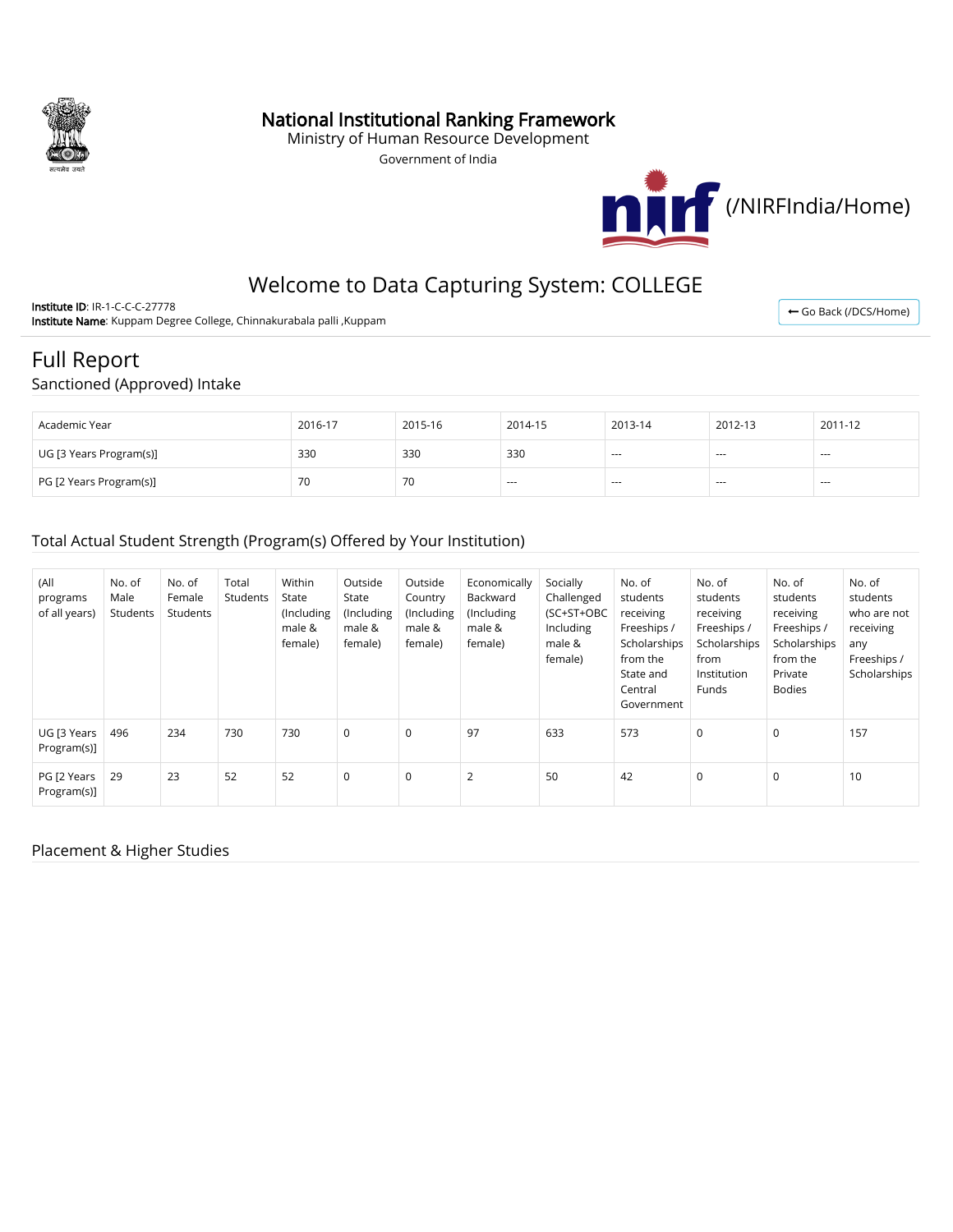| Academic<br>Year | No. of first year<br>students intake in<br>the year | No. of first year<br>students admitted<br>in the year | Academic<br>Year | No. of students<br>admitted through<br>Lateral entry | Academic<br>Year | No. of students<br>graduating in<br>minimum stipulated<br>time | No. of<br>students<br>placed | Median salary of<br>placed<br>graduates (Amount<br>in Rs.) | No. of<br>students<br>selected for<br><b>Higher Studies</b> |
|------------------|-----------------------------------------------------|-------------------------------------------------------|------------------|------------------------------------------------------|------------------|----------------------------------------------------------------|------------------------------|------------------------------------------------------------|-------------------------------------------------------------|
| $(2012-13)$      | 280                                                 | 197                                                   | $(2013-14)$      | $\mathbf 0$                                          | $(2014-15)$      | 152                                                            | 45                           | 132000 (One Lack<br>Thirty Two<br>Thousand Only)           | 64                                                          |
| $(2013-14)$      | 280                                                 | 219                                                   | $(2014-15)$      | $\mathbf 0$                                          | $(2015-16)$      | 174                                                            | 67                           | 144000 (One Lack<br>Forty Four<br>Thousands Only)          | 38                                                          |
| $(2014-15)$      | 330                                                 | 244                                                   | $(2015-16)$      | $\mathbf 0$                                          | $(2016-17)$      | 185                                                            | 70                           | 156000 (One lack<br>Fifty Six Thousands<br>only)           | 81                                                          |

#### PG [2 Years Program(s)]: Placement & higher studies for previous 3 years

| Academic<br>Year | No. of first year<br>students intake in the<br>year | No. of first year<br>students admitted in<br>the year | Academic<br>Year | No. of students graduating<br>in minimum stipulated time | No. of<br>students<br>placed | Median salary of placed<br>graduates (Amount in Rs.) | No. of students<br>selected for Higher<br>Studies |
|------------------|-----------------------------------------------------|-------------------------------------------------------|------------------|----------------------------------------------------------|------------------------------|------------------------------------------------------|---------------------------------------------------|
| $(2013-14)$ 0    |                                                     |                                                       | $(2014-15)$      | $\overline{0}$                                           | 0                            | 0 (Zero)                                             | 0                                                 |
| $(2014-15)$ 0    |                                                     |                                                       | $(2015-16)$      | $\overline{0}$                                           |                              | 0 (Zero)                                             | 0                                                 |
| $(2015-16)$      | 70                                                  | 16                                                    | $(2016-17)$      | $\vert$ 12                                               |                              | 180000 (One lack Eighty<br>Thousands only )          | 0                                                 |

## Financial Resources: Utilised Amount for the Capital & Operational expenditure for previous 3 years

| <b>Financial Year</b>                                                                                                                               | 2016-17                                                                  | 2015-16                                                                    | 2014-15                                                                   |  |  |  |  |  |  |  |  |
|-----------------------------------------------------------------------------------------------------------------------------------------------------|--------------------------------------------------------------------------|----------------------------------------------------------------------------|---------------------------------------------------------------------------|--|--|--|--|--|--|--|--|
|                                                                                                                                                     | <b>Utilised Amount</b>                                                   | <b>Utilised Amount</b>                                                     | Utilised Amount                                                           |  |  |  |  |  |  |  |  |
| Annual Capital Expenditure on Academic Activities and Resources (excluding expenditure on buildings)                                                |                                                                          |                                                                            |                                                                           |  |  |  |  |  |  |  |  |
| Library                                                                                                                                             | 475916 (Four lack seventy five<br>thousand nine hundred and<br>sixteen)  | 696528 (Six lack ninety six<br>thousand five hindered and<br>twenty eight) | 560901 (five lack sixty thousand<br>nine hundred and one)                 |  |  |  |  |  |  |  |  |
| New Equipment for Laboratories                                                                                                                      | 225341 (Two lack twenty five<br>thousand three hundred and<br>forty one) | 44523 (Forty four thousand five<br>hundred and Twenty Three)               | 258818 (Two lack fifty eighty<br>thousand eighty hundred and<br>eighteen) |  |  |  |  |  |  |  |  |
| <b>Engineering Workshops</b>                                                                                                                        | $0$ (Zero)                                                               | 0 (Zero)                                                                   | 0 (Zero)                                                                  |  |  |  |  |  |  |  |  |
| Studios                                                                                                                                             | 0 (Zero)                                                                 | 0 (Zero)                                                                   | 0 (Zero)                                                                  |  |  |  |  |  |  |  |  |
| Other expenditure on creation of Capital Assets (excluding<br>expenditure on Land and Building)                                                     | 700000 (Seven Lacks)                                                     | 500000 (Five lacks)                                                        | 500000 (Five lacks)                                                       |  |  |  |  |  |  |  |  |
| Annual Operational Expenditure                                                                                                                      |                                                                          |                                                                            |                                                                           |  |  |  |  |  |  |  |  |
| Salaries (Teaching and Non Teaching staff)                                                                                                          | 6200000 (Sixty two lacks)                                                | 5700000 (Fifty Seven lacks)                                                | 5200000 (Fifty Two lacks)                                                 |  |  |  |  |  |  |  |  |
| Maintenance of Academic Infrastructure or consumables, other<br>running expenditures etc. (excluding maintenance of hostels and<br>allied services) | 500000 (Five Lacks)                                                      | 100000 (One Lack)                                                          | 100000 (One Lack)                                                         |  |  |  |  |  |  |  |  |
| Seminars/Conferences/Workshops                                                                                                                      | 50000 (Fifty Thousands)                                                  | 35000 (Thirty Five Thousands)                                              | 20000 (Twenty Thousands)                                                  |  |  |  |  |  |  |  |  |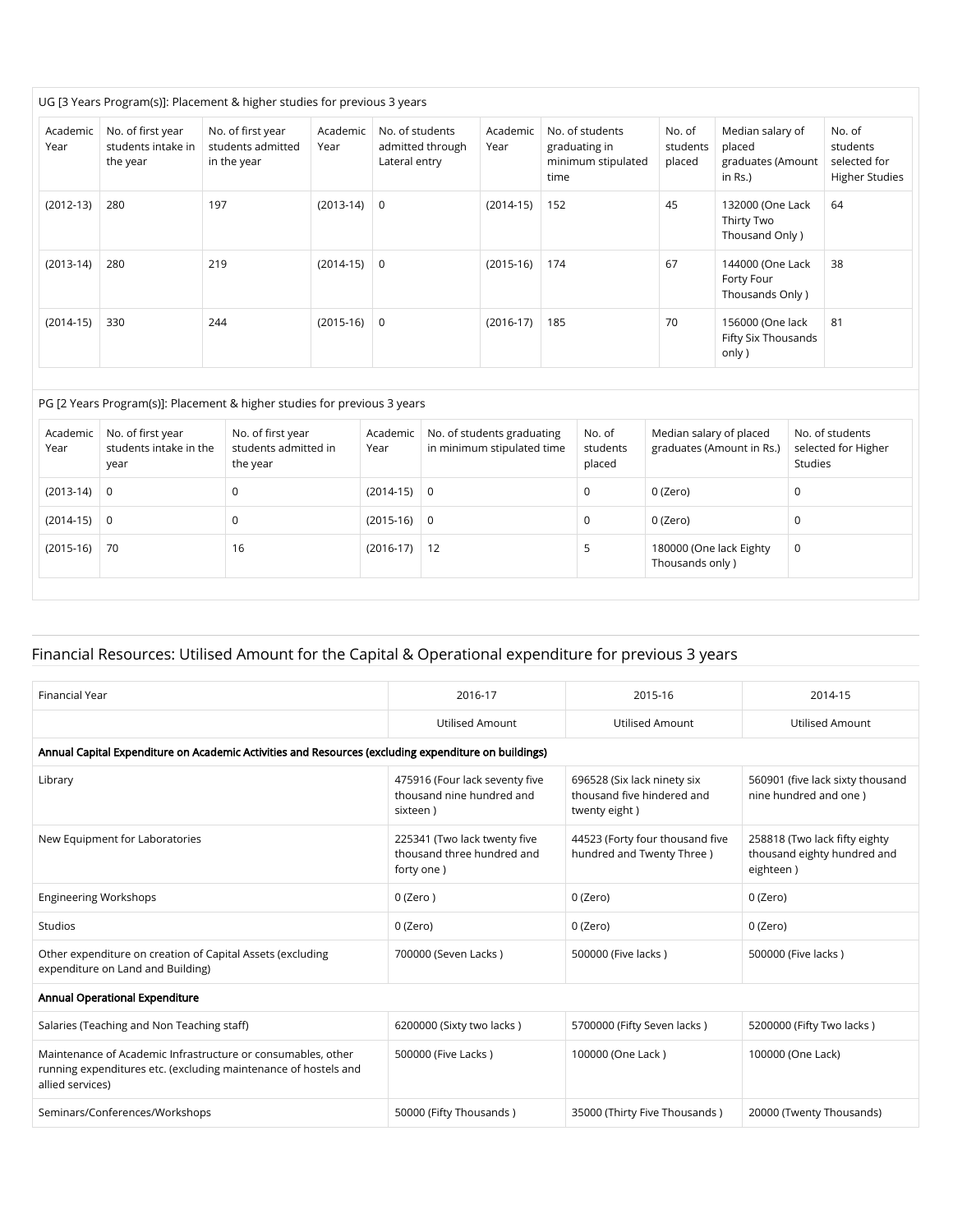# PCS Facilties: Facilities of physically challenged students

| 1. Do your institution buildings have Lifts/Ramps?                                                                                                          | No                        |
|-------------------------------------------------------------------------------------------------------------------------------------------------------------|---------------------------|
| 2. Do your institution have provision for walking aids, including wheel chairs and transportation from one building to another for handicapped<br>students? | Yes, in all the buildings |
| 3. Do your institution buildings have specially designed toilets for handicapped students?                                                                  | Yes, in all the buildings |

### Faculty Details

| Srno           | Name                      | Age | Designation | Gender | Qualification    | Experience<br>(In Months) | Is<br>Associated<br>Last Year | Currently working<br>with institution? | Joining<br>Date     | Leaving<br>Date | Association<br>type |
|----------------|---------------------------|-----|-------------|--------|------------------|---------------------------|-------------------------------|----------------------------------------|---------------------|-----------------|---------------------|
| $\mathbf{1}$   | A DOULATH<br><b>BASHA</b> | 30  | Lecturer    | Male   | M.COM            | 54                        | Yes                           | Yes                                    | $10 - 06 -$<br>2016 |                 | Regular             |
| 2              | A RAZIYA                  | 30  | Lecturer    | Female | M.Sc.            | 84                        | Yes                           | Yes                                    | $02 - 06 -$<br>2011 | ---             | Regular             |
| 3              | В<br>SUBRAMANYAM          | 29  | Lecturer    | Male   | M.A              | 74                        | Yes                           | Yes                                    | $01 - 06 -$<br>2017 |                 | Regular             |
| 4              | C HAMSAGIRI               | 34  | Lecturer    | Male   | M.A              | 73                        | Yes                           | Yes                                    | $01 - 06 -$<br>2015 |                 | Regular             |
| 5              | C JAYANTHI                | 24  | Lecturer    | Female | M.Tech           | 24                        | Yes                           | Yes                                    | $14 - 11 -$<br>2017 |                 | Regular             |
| 6              | C M HARI                  | 28  | Lecturer    | Male   | <b>MCA</b>       | 92                        | Yes                           | Yes                                    | 08-06-<br>2015      |                 | Regular             |
| $\overline{7}$ | C SHANMUGAM               | 44  | Lecturer    | Male   | MSc(Mathematics) | 204                       | Yes                           | Yes                                    | 08-07-<br>2011      |                 | Regular             |
| 8              | D MAHENDRA                | 33  | Lecturer    | Male   | M.A              | 60                        | Yes                           | Yes                                    | $12 - 06 -$<br>2012 |                 | Regular             |
| 9              | D SOMASEKHAR              | 30  | Lecturer    | Male   | M.COM            | 60                        | Yes                           | Yes                                    | 17-06-<br>2012      |                 | Regular             |
| 10             | <b>G HARI</b>             | 28  | Lecturer    | Male   | M.Sc.            | 72                        | Yes                           | Yes                                    | $16 - 06 -$<br>2011 | ---             | Regular             |
| 11             | <b>G SASI KUMAR</b>       | 23  | Lecturer    | Male   | B.P.Ed           | 15                        | Yes                           | Yes                                    | $31-07-$<br>2017    |                 | Regular             |
| 12             | J THANGARAJU              | 29  | Lecturer    | Male   | M.Sc.            | 42                        | Yes                           | Yes                                    | 30-06-<br>2015      | ---             | Regular             |
| 13             | K ANANDA<br><b>KUMAR</b>  | 31  | Lecturer    | Male   | M.A              | 84                        | Yes                           | Yes                                    | 03-06-<br>2013      |                 | Regular             |
| 14             | <b>K S PALANI</b>         | 31  | Lecturer    | Male   | <b>MBA</b>       | 86                        | Yes                           | Yes                                    | 16-09-<br>2010      |                 | Regular             |
| 15             | K SHILPA                  | 25  | Lecturer    | Female | M.COM            | 24                        | Yes                           | Yes                                    | $01 - 07 -$<br>2017 |                 | Regular             |
| 16             | M DILEEP<br><b>KUMAR</b>  | 29  | Lecturer    | Male   | M.Sc.            | 60                        | Yes                           | Yes                                    | $10-07-$<br>2014    |                 | Regular             |